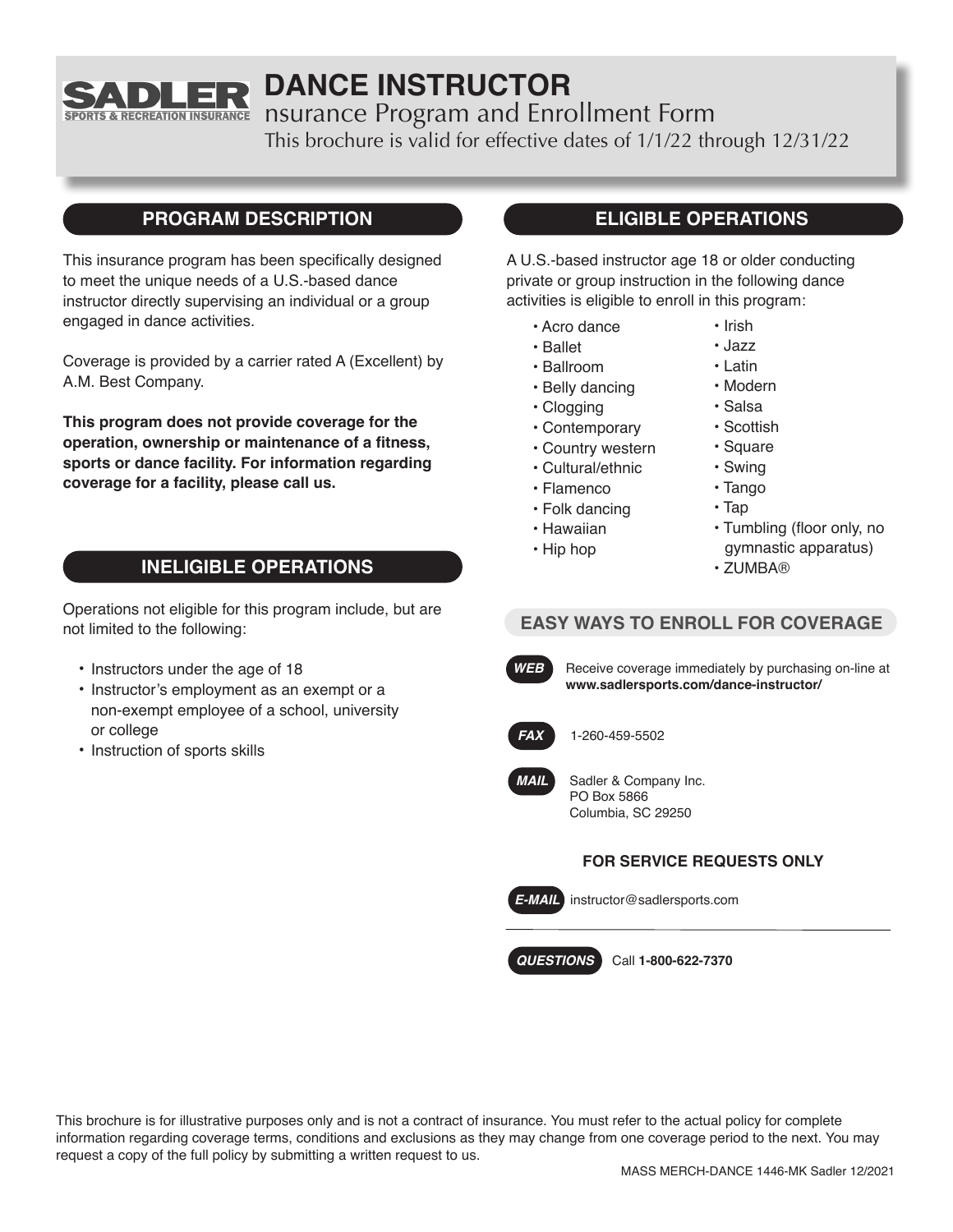## **EXCLUSIONS**

The following represent only some of the exclusions contained in this policy and state variations may apply.

- Abuse, molestation, or exploitation
- Amusement devices (e.g.: rides, slides, inflatables, bungees, climbing walls, dunk tanks)
- Communicable disease
- Cryogenic chambers/therapy
- Cycling (other than stationary)
- Cyber incident, data compromise and violation of statutes related to personal data
- Employment-related practices
- Instruction/activities held on or in open water (e.g.: lakes, ponds, ocean)
- Medical, therapy or health care services
- Operation, ownership or management of a fitness, dance or sports facility
- Physicals/stress testing
- Physical therapy, massage or salon services
- Sale or distribution of herbal medicinal and/or nutritional products
- Sexually transmitted disease
- Training programs for law enforcement, public safety and military personnel
- Those operations listed as ineligible
- Unmanned aircraft

| <b>Coverages</b>                                                  | <b>Option 1</b> | <b>Option 2</b> | <b>Option 3</b> | <b>Option 4</b> | <b>Option 5</b> |
|-------------------------------------------------------------------|-----------------|-----------------|-----------------|-----------------|-----------------|
| <b>Commercial General Liability (CGL)</b>                         | Limits          | Limits          | Limits          | Limits          | Limits          |
| Each Occurrence                                                   | \$1,000,000     | \$2,000,000     | \$3,000,000     | \$4,000,000     | \$5,000,000     |
| General Aggregate                                                 |                 |                 |                 |                 |                 |
| (Other than Products-completed Operations)                        | \$5,000,000     | \$5,000,000     | \$5,000,000     | \$5,000,000     | \$5,000,000     |
| Products-completed Operations Aggregate                           | \$1,000,000     | \$2,000,000     | \$3,000,000     | \$4,000,000     | \$5,000,000     |
| Personal and Advertising Injury                                   | \$1,000,000     | \$2,000,000     | \$3,000,000     | \$4,000,000     | \$5,000,000     |
| Bodily Injury to Participants                                     | \$1,000,000     | \$2,000,000     | \$3,000,000     | \$4,000,000     | \$5,000,000     |
| <b>Professional Liability</b>                                     | \$1,000,000     | \$2,000,000     | \$3,000,000     | \$4,000,000     | \$5,000,000     |
| Damage to Premises Rented to You                                  |                 |                 |                 |                 |                 |
| (Fire Legal Liability)                                            | 1,000,000<br>\$ | \$<br>1,000,000 | \$<br>1,000,000 | \$1,000,000     | \$<br>1,000,000 |
| Medical Expense (other than participants)                         | \$<br>5,000     | \$<br>5,000     | \$<br>5,000     | \$<br>5,000     | \$<br>5,000     |
| Abuse, Molestation, or Exploitation Defense<br>Cost Reimbursement | \$<br>100,000   | \$<br>100,000   | \$<br>100,000   | \$<br>100,000   | \$<br>100,000   |
| Costs:                                                            |                 |                 |                 |                 |                 |
| Certified Instructor - 1 year                                     | \$<br>194.00    | \$<br>284.00    | \$<br>534.00    | 784.00<br>\$    | \$<br>1,034.00  |
| Certified Instructor - 2 years                                    | \$<br>338.00    | \$<br>499.50    | Not Available   | Not Available   | Not Available   |
| Non-Certified Instructor - 1 year                                 | \$<br>245.00    | \$<br>360.00    | \$<br>610.00    | \$<br>860.00    | \$1,110.00      |
| Non-Certified Instructor - 2 years                                | \$<br>429.00    | \$<br>636.00    | Not Available   | Not Available   | Not Available   |

**COVERAGES AND LIMITS** 

\*Costs include premium and a \$15 risk purchasing group administration fee

Coverage provided under this program includes:

**Commercial General Liability with Enhancement Endorsement** – coverage which protects the insured against liability claims for bodily injury and property damage arising out of premises, operations, products and completed operations and personal and advertising injury.

**Bodily Injury to Participants Liability** – coverage which offers protection against bodily injury liability claims brought by persons participating in dance activities under the direction of the insured.

**Professional Liability** – provides protection against wrongful acts (negligent act, error, omission or breach of duty in the discharge of dance activities) that occur under the operations of the insured.

**Abuse, Molestation, or Exploitation Defense Cost Reimbursement** – Although claims arising out of abuse, molestation or exploitation are excluded under this policy, this coverage (subject to the specific terms of this endorsement) reimburses you for up to \$100,000 for defense costs resulting from alleged abuse, molestation, or exploitation claims.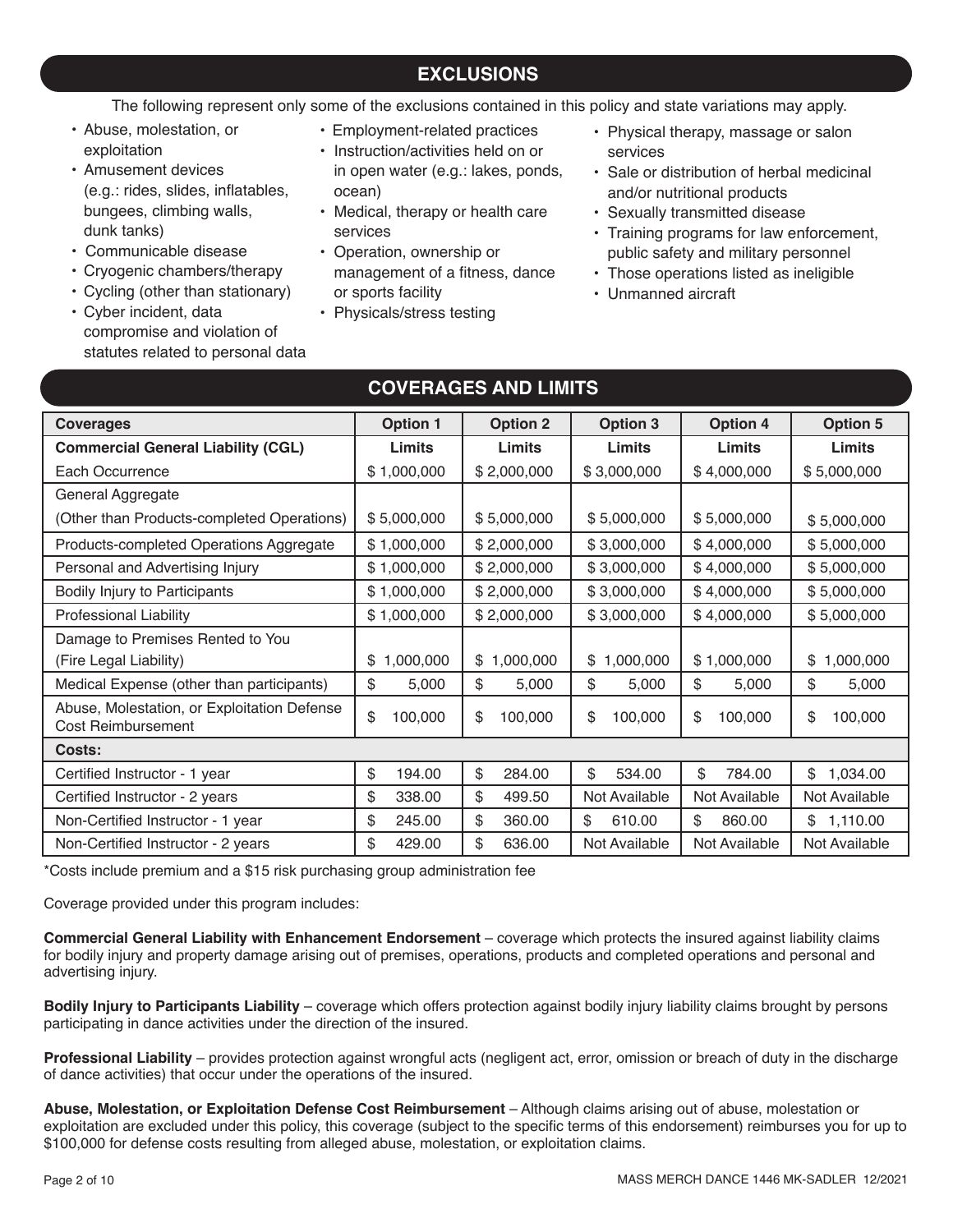**1. Can I apply for coverage over the phone?** Unfortunately, we are not able to accept your enrollment information over the phone at this time. You can apply for coverage online or by completing an enrollment form and submitting it to us via fax or mail.

#### **2. What is a general aggregate?**

This is the maximum amount to be paid out in any policy period for all losses.

**3. What are certificate requests? How do I complete this section on the enrollment form?** A certificate is a document prepared by us providing you evidence of insurance. You will automatically receive a certificate providing proof of coverage once coverage is bound. You only need to complete the certificate request section if you have been asked to provide another certificate, to an entity such as the facility where you work.

#### **4. I have been asked by the facility that I instruct at to add them as an "additional insured" to my policy. What does this mean and how do I do that?**

An additional insured is an entity which has an insurable interest for claims arising out of your negligence as the named insured. Such possible entities are a landlord or sponsor. By providing an entity additional insured status they now are entitled to defense and indemnity (if policy limits have not been exhausted) under your policy with no responsibility for premium payments.

You can add an entity as an additional insured under the certificate request section of the enrollment form. Please remember to provide their complete name, address and relationship to you. All requests must be in writing.

#### **5. Will I receive a policy after I submit the enrollment form?**

No. You will receive a certificate of insurance as proof of coverage. Coverage is offered exclusively through Sports, Leisure and Entertainment Risk Purchasing Group (RPG). The RPG receives a master policy from the insurance company. Submission of this enrollment form confirms your desire to receive coverage through the RPG. Each member receives their own certificate of insurance as their evidence of coverage. The limits of insurance apply individually to each member–there are no shared limits of liability with any other members. A copy of the RPG master policy can be requested in writing to: Sadler & Company Inc. PO Box 5866, Columbia, SC 29250 or instructor@sadlersports.com.

#### **6. Do I have coverage for virtual training?**

Coverage does extend to incidental virtual training provided by you (the named insured) to your clients/ members. The policy is intended to extend bodily injury coverage for training available to your clients/ members only (through a private platform such as a password protected website or a closed Facebook group) - Coverage does not extend to any training material that is accessible to the general public.

Reasonable precautions should be taken when assessing potential new clients/members online, including but not limited to: health assessments, waivers/release forms, and interviews prior to instruction or training. We encourage you to consult with an attorney to consider special waiver/release agreements that will apply specifically to virtual training.

Virtual training/instruction does not extend to any training/instruction that includes gymnastic apparatuses, tumbling, or stunting (including pyramids), or in-water activities. We do not provide coverage for cyber liability, so if you are taking payment or collecting personal information online and it is compromised, there would be no coverage under the general liability policy.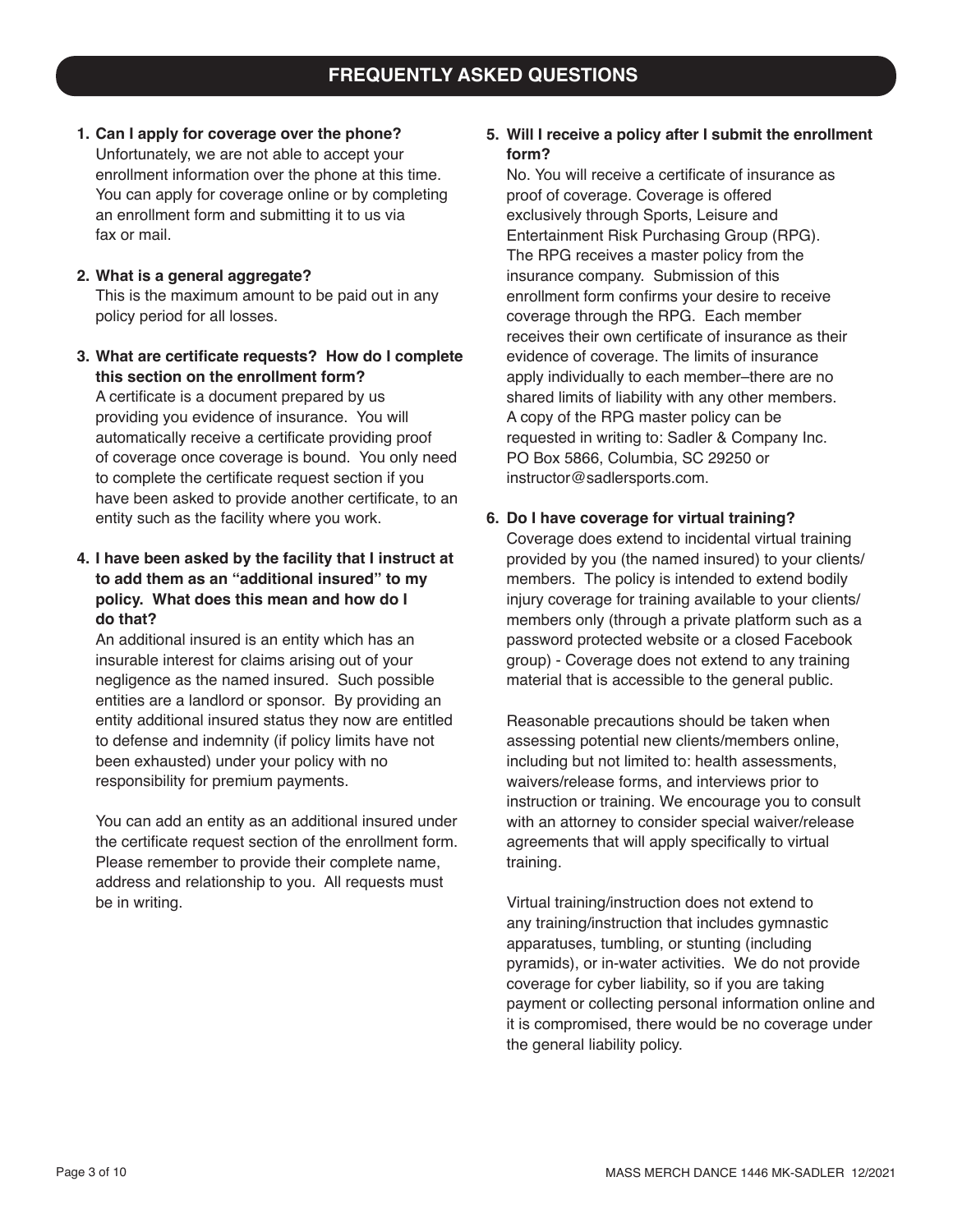**Enrollment Form - Dance Instructor Insurance**

This brochure is valid for effective dates of 1/1/22 through 12/31/22

Completion of this enrollment form confirms your desire to obtain insurance through the Sports, Leisure and Entertainment Risk Purchasing Group. A risk purchasing group (RPG) provides group purchasing power for similar risks resulting in potential advantageous coverage terms, competitive rates, risk management bulletins, and rewards for favorable group loss experience. An RPG administration fee may be charged. The submission of this enrollment form and/or the acceptance of payment does not guarantee coverage. Certain operations are not eligible for coverage by this program. We reserve the right to decline any request for coverage.

#### **TO AVOID PROCESSING DELAYS, PLEASE: 1. Complete all sections (print legibly)**

- **2. Sign and date where required**
- **3. Remit completed enrollment form (pages 4 10) with payment**

**& RECREATION INSURANCE** 

 $\bigcirc$  I am a new account  $\bigcirc$  I am renewing my coverage

|                                                             | Instructor's name (as it should appear on the policy): __________________________ |                                                                                                                                                         |
|-------------------------------------------------------------|-----------------------------------------------------------------------------------|---------------------------------------------------------------------------------------------------------------------------------------------------------|
|                                                             | First name                                                                        | Last name                                                                                                                                               |
| (additional name(s) under which the named insured operates) |                                                                                   |                                                                                                                                                         |
|                                                             |                                                                                   |                                                                                                                                                         |
|                                                             |                                                                                   |                                                                                                                                                         |
|                                                             |                                                                                   | Phone: $(\_\_\_\_)$ Cell: $(\_\_\_)$ Cell: $(\_\_)$ Fax: $(\_\_)$                                                                                       |
|                                                             |                                                                                   |                                                                                                                                                         |
| Disclosure and Consent)                                     |                                                                                   | (By listing an email address, you are giving us permission to contact you by email about your policy. Refer to page 7 of the application for Electronic |

### **DATES**

Coverage will begin the day after the completed enrollment form and premium are received and approved by us, or on a later date you specify below. (If renewing coverage, please provide the expiration date of your current policy.)

 $\bigcirc$  Start my coverage on this date: \_\_\_\_\_ / \_\_\_\_\_ / \_\_\_\_\_

#### **BUSINESS INFORMATION**

|    |                                                                                                                  | 1. Type of instructor (check all that apply):                                                                                                                                                                                                                                                                                 |                                                                                        |                                                             |                                                                           |                                                                                                    |
|----|------------------------------------------------------------------------------------------------------------------|-------------------------------------------------------------------------------------------------------------------------------------------------------------------------------------------------------------------------------------------------------------------------------------------------------------------------------|----------------------------------------------------------------------------------------|-------------------------------------------------------------|---------------------------------------------------------------------------|----------------------------------------------------------------------------------------------------|
|    | Acro dance<br><b>Ballet</b><br><b>Ballroom</b><br>Belly dancing<br>Clogging<br>Other (subject to approval): ____ | $\bigcirc$ Contemporary<br>$\bigcirc$ Country western<br>◯ Cultural/ethnic<br>$\bigcirc$ Flamenco                                                                                                                                                                                                                             | $\bigcirc$ Folk dance<br>$\bigcirc$ Hawaiian<br>$\bigcirc$ Hip hop<br>$\bigcirc$ Irish | () Jazz<br>( Latin<br>$\bigcirc$ Modern<br>$\bigcirc$ Salsa | ( ) Scottish<br>$\bigcirc$ Square<br>$\bigcirc$ Swing<br>$\bigcirc$ Tango | Tap<br>$\left( \right)$<br>$\bigcirc$ Tumbling<br>(no gymnastic<br>apparatus)<br>$\bigcirc$ ZUMBA® |
| 3. | 2. Are you age 18 or older?<br>operation of a studio/facility.                                                   | Do you own or operate your own dance studio and/or have employees/volunteers? $\bigcirc$ Yes $\bigcirc$ No<br>If yes, this program only provides coverage for your operations as an instructor. It does not extend to<br>your employees or anyone performing instruction or training on your behalf, nor does it apply to the |                                                                                        |                                                             |                                                                           | ◯ Yes ()No                                                                                         |
|    |                                                                                                                  | Coverage is not provided for an instructor's employment as an exempt or non-exempt employee of a school,<br>university or college; or for instructors under the age of 18, or for instruction of sports skills.                                                                                                               |                                                                                        |                                                             |                                                                           |                                                                                                    |

#### **Sadler & Company Inc. PO Box 5866, Columbia, SC 29250 Agent : John Sadler (P) 800-622-7370 (F) 803-256-4017 Email: instructor@sadlersports.com**

Sadler & Company of SC, Inc. - AR (License #254179) D/B/A Sadler Insurance Agency - CA (License #0B57651 John Sadler Insurance Services - MA Sadler Agency - NY (PC - 532473 and LA - 532473) / Sadler Insurance Agency - OK / Sadler & Company, Inc. - TX (License #194495) Sadler and Company - VT (License #577)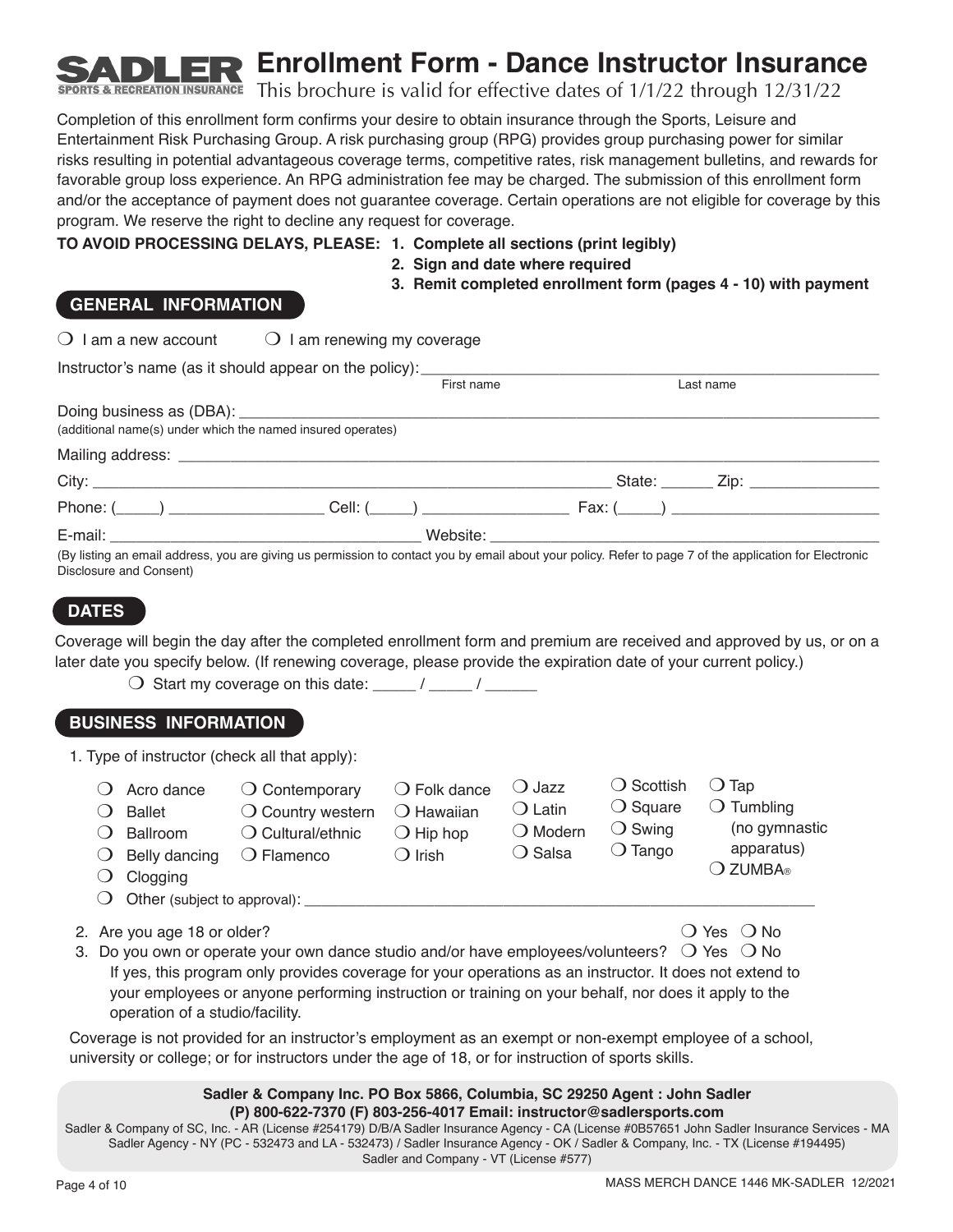## **PROGRAM COST**

#### **Please check the appropriate program and option:**

O I am a Certified instructor (certificate information must be provided)

Certification organization: Certification number: Expiration date:

| <b>Options</b> | <b>Limits of Liability (CGL)</b> | 1 - Year Cost | 2 - Years Cost |
|----------------|----------------------------------|---------------|----------------|
| Option 1       | \$1,000,000                      | 194.00<br>S   | 338.00         |
| Option 2       | \$2,000,000                      | 284.00<br>S   | 499.50         |
| Option 3       | \$3,000,000                      | 534.00<br>S   | Not Available  |
| Option 4       | \$4,000,000                      | 784.00<br>S   | Not Available  |
| Option 5       | \$5,000,000                      | \$1,034.00    | Not Available  |

#### O I am a Non-certified Instructor

| <b>Options</b> | <b>Limits of Liability (CGL)</b> | 1 - Year Cost | 2 - Years Cost |
|----------------|----------------------------------|---------------|----------------|
| Option 1       | \$1,000,000                      | 245.00        | 429.00         |
| Option 2       | \$2,000,000                      | 360.00        | 636.00<br>\$   |
| Option 3       | \$3,000,000                      | 610.00        | Not Available  |
| Option 4       | \$4,000,000                      | 860.00        | Not Available  |
| Option 5       | \$5,000,000                      | \$1,110.00    | Not Available  |

\*\*Costs include premium and a \$15 risk purchasing group administration fee\*\*

#### **COSTS ARE 100% NON-REFUNDABLE/NON-TRANSFERRABLE ONCE COVERAGE BEGINS.**

#### **COVERAGE IS CONTINGENT UPON RECEIPT OF PAYMENT AND A FULLY COMPLETED ENROLLMENT FORM.**

#### **NO COVERAGE WILL BE DEEMED IN EFFECT UNTIL THE ACCURATE PAYMENT IS RECEIVED BY THE COMPANY OR THEIR REPRESENTATIVE.**

### **CANCELLATIONS/CHANGES CAN ONLY BE MADE BY THE NAMED INSURED.**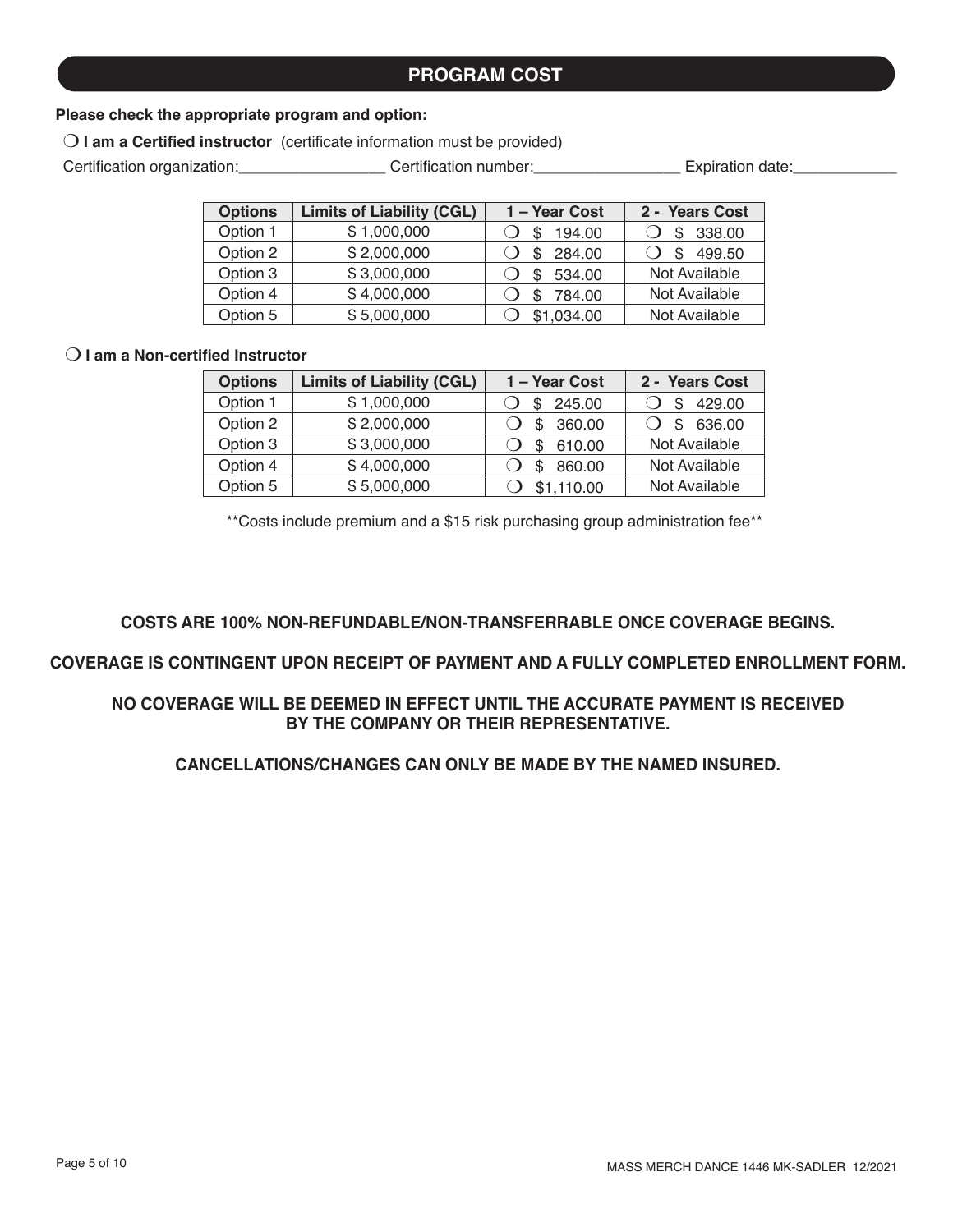## **CERTIFICATE REQUESTS**

| Once your enrollment form is approved, you will receive a Certificate of Insurance as evidence that coverage is bound.<br>Complete this section if you require additional certificates listing a facility, property owner or similar third-party as<br>an additional insured on your policy. Provide a separate request for each additional certificate needed. |  |
|-----------------------------------------------------------------------------------------------------------------------------------------------------------------------------------------------------------------------------------------------------------------------------------------------------------------------------------------------------------------|--|
| Note: Please request all additional insureds needed for this policy term. Additional insureds from the expiring policy term will<br>not be automatically renewed.                                                                                                                                                                                               |  |
|                                                                                                                                                                                                                                                                                                                                                                 |  |
| 2. What is the additional insured's relationship to you? $\bigcirc$ Owner/manager/lessor of premises (facility or venue)<br>NOTE: The certificate holder will automatically be an Additional Insured for an Owner/manager/lessor, Sponsor or Co-Promoter relationship                                                                                           |  |
|                                                                                                                                                                                                                                                                                                                                                                 |  |
| 4. Does the certificate holder/additional insured require any special wording or endorsements? $\bigcirc$ Yes $\bigcirc$ No<br>If yes, check all that apply: $\bigcirc$ Primary/Noncontributory $\bigcirc$ Waiver of subrogation                                                                                                                                |  |
|                                                                                                                                                                                                                                                                                                                                                                 |  |
| NOTE: If you are not sure, please attach a copy of the insurance requirements/instructions you've received.                                                                                                                                                                                                                                                     |  |
| The most common delay in certificate processing is caused by providing partial or incorrect name and/or                                                                                                                                                                                                                                                         |  |

## **COVERAGE EXCLUSIONS**

**instructions. Please check your request carefully before submitting.**

The following notable exclusions are contained in the commercial general liability coverage provided by this program (note: state variations may apply). Abuse, molestation or exploitation; Asbestos; Any adult-themed parties/meetings/trips, including but not limited to parties/meetings/ trips during which demonstration of products and/or services used in the adult entertainment industry takes place; Commercial general liability standard exclusions (CG001 4/13 edition); Cap on losses from certified acts of terrorism; Communicable disease; Cryogenic chambers/therapy; Cyber incident, data compromise, and violation of statutes related to personal data; Cycling (other than stationary); Employment related practices; Fireworks; Fitness/exercise operations related in whole or part, to perform as an exotic dancer or any similar occupation in the adult entertainment industry; Fungi or bacteria; Instruction/activities held on or in open water; Lead; Medical, therapy or health care services; Nuclear energy; Operation, ownership or management of a fitness, dance or sports facility; Physicals/stress testing; Physical therapy, massage or salon services; Sale or distribution of medicinal, herbal and/or nutritional products; Sexually transmitted disease; Silica or silica-related dust; Specified recreational activities – Aircraft/hot air balloon; Airport; Amusement devices: The ownership, operation, maintenance or use of any device or equipment a person rides for enjoyment, including, but not limited to: mechanical or non-mechanical ride, slide, or water slide (including any ski or tow when used in conjunction with a water slide); inflatable recreational device, or vertical device or equipment used for climbing whether permanently affixed or temporarily erected. This exclusion does not apply to video or computer games; Animals; Bungee; Dunk tank; Haunted attraction; Performer; Rodeo; Saddle animal; Snowmobile; Total pollution with a building heating, cooling & dehumidifying equipment exception and hostile fire exception; Training programs for law enforcement, public safety and military personnel; Unmanned aircraft; Those operations listed as ineligible: Instructors under the age of 18; Instruction of sport skills activities; Instructor's employment as an exempt or non-exempt employee of a school, university or college.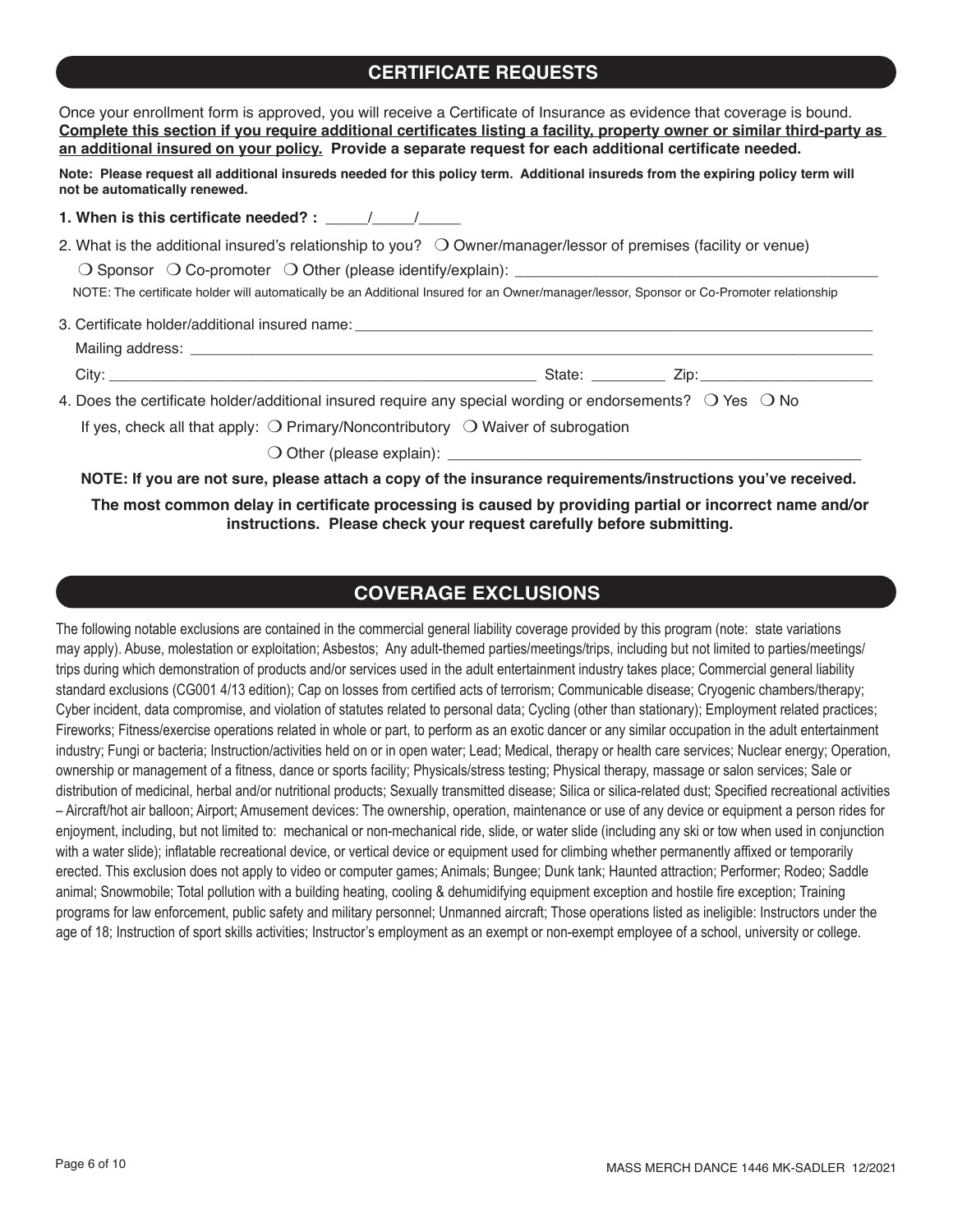### **ATTENTION: AGENTS**

**AGENTS: YOU MUST COMPLETE AGENT WARRANTY SECTION BELOW. Enrollments cannot be accepted unless this section is completed.**

|  | Please complete the information below. |
|--|----------------------------------------|
|--|----------------------------------------|

| Agency complete mailing address: |         |                         |       |     |  |
|----------------------------------|---------|-------------------------|-------|-----|--|
|                                  | Address | Citv                    | State | Zip |  |
|                                  |         | Agency fax: $($ $)$ $)$ |       |     |  |
| Agent/contact e-mail address:    |         | Tax I.D.                |       |     |  |

I represent and warrant as an insurance producer that I currently maintain, and will maintain, all individual, corporate or agency licenses or permits

to conduct insurance business in the state coverage for this insured is being written. I further represent and warrant that I currently maintain errors and omissions insurance with a minimum limit of \$1,000,000 for myself, my officers, and employees. If requested by us, I will provide with reasonably satisfactory evidence of all of the above mentioned items.

I understand that agents do not have authority to issue binders or a certificate of insurance on behalf of this program.

| Agent signature: | Date |
|------------------|------|
|                  |      |

## **Electronic Signature Disclosure and Consent PLEASE READ, COMPLETE #9 BELOW, AND SIGN ON PAGE 8**

#### **Electronic Signature Disclosure and Consent**

The Electronic Signatures in Global and National Commerce Act (15 U.S.C. § 7001, et seq.) provides that a signature, contract or other record may not be denied legal effect, validity or enforceability solely because it is in electronic form or because an electronic signature was used in a transaction.

Sadler & Company, Inc. (Sadler), whether on its own behalf, and/or on behalf of an insurer and/or third parties, may utilize the internet, email, cloud services, digital storage, digital media or similar electronic means to transmit Policy Documents to its clients. This Agreement informs you of your rights when we are delivering and you are receiving such documents from us electronically.

By agreeing to proceed with this transaction, you acknowledge and consent to the following:

- 1. I hereby voluntarily consent to proceeding with this transaction, and all subsequent actions related to this twransaction, electronically.
- 2. I understand that further documents relating to this insurance purchased through Sadler, including but not limited to correspondence, communications, confirmations, requests for premium payments and policy documents, may, to the extent permitted by law, be transmitted by electronic means to me, including by e-mail sent to the e-mail address I have provided as part of this transaction and/or my on-line registration. I consent to such documents being provided to me electronically.
- 3. Notwithstanding paragraph 2, any notice of cancellation shall be sent to me by mailing to the address I have provided as part of my registration and/or application for insurance, or to such other address for which I have provided notice pursuant to the terms of the policy.
- 4. Any change or revision to the e-mail address or other electronic contact information which I have provided as part of this transaction and/or my on-line registration process shall be requested by me by faxing, emailing or by mailing a written notice to: Sadler & Company, Inc., P.O. Box 5866, Columbia, SC 29250.
- 5. I understand that I have the right to obtain a paper copy of any electronic record provided to me pursuant to this transaction or any subsequent transaction involving my coverage by mailing a written request to the address provided in paragraph 4.
- 6. In order to access the electronic records provided, the following hardware and software are required: (a) a personal computer or other device through which Internet access is available, (b) an Internet connection, (c) an e-mail account with an Internet service provider, and (d) Adobe Acrobat Reader.
- 7. I understand that I have the right and option to withdraw my consent to the receipt of further electronic documents at any time, by faxing, emailing or mailing a written request to the address provided in paragraph 4. By withdrawing my consent to electronic delivery of documents I understand that I will receive a paper copy of future policy documentation.
- 8. Information relating to this transaction is subject to the terms of our privacy statement, a copy of which is provided at www.sadlersports.com.
- 9. DOCUMENT DELIVERY. After this enrollment form is approved, you will receive a certificate of insurance showing evidence that coverage has been bound. When submitted through an insurance agent or broker, this coverage document will only be delivered to them. Additional certificate requests will be issued to the same person. Providing an email address in this application will be deemed consent to us to deliver documents and communication to you electronically.

If you **DO NOT** want to be emailed please check here and select your preferred method of document delivery.  $\bigcirc$ 

| w           | attn: |
|-------------|-------|
|             | . .   |
| Mar<br>' to | attn: |

Page 7 of 10 MASS MERCH DANCE 1446 MK-SADLER 12/2021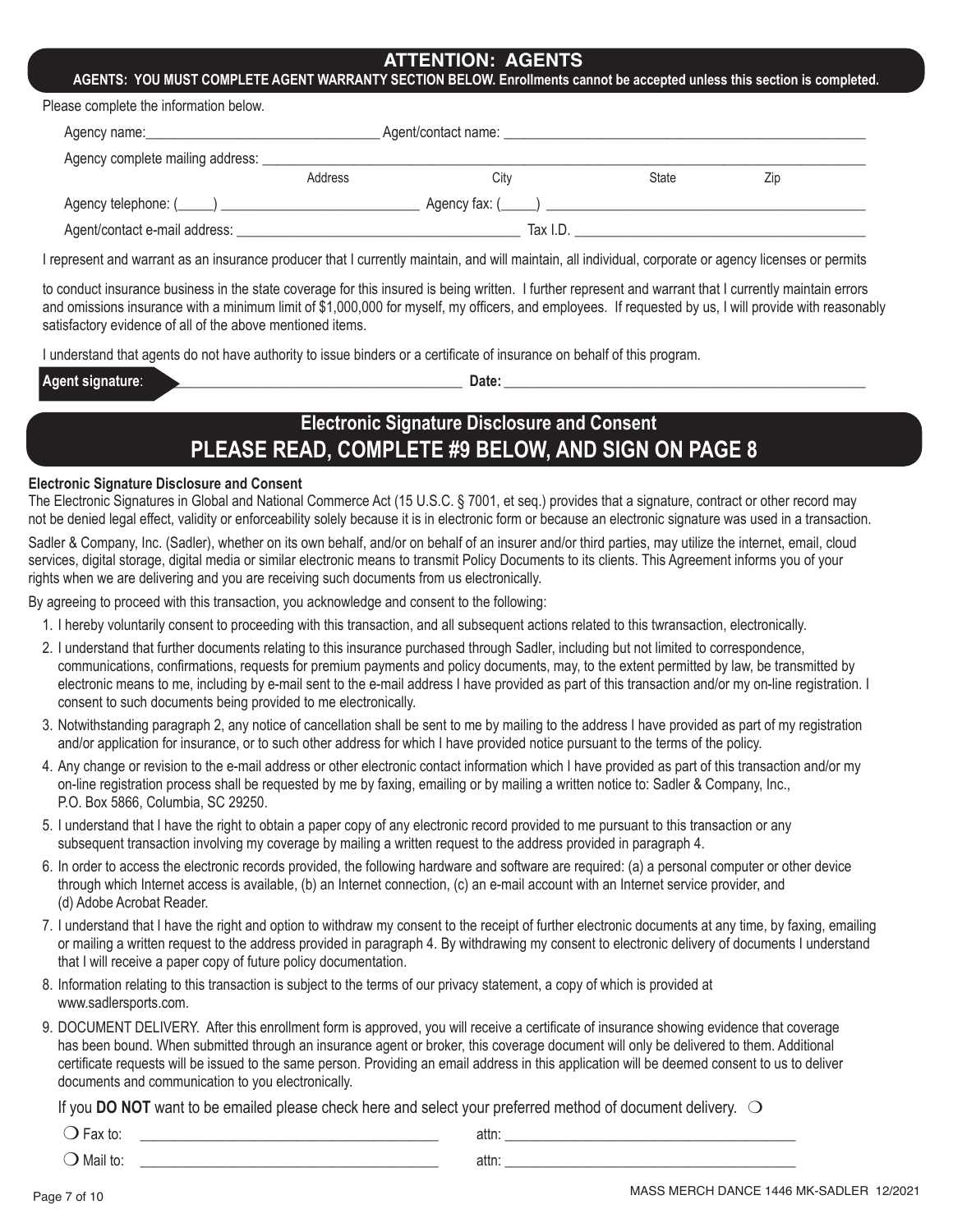## **REPRESENTATION STATEMENT**

#### **Representation Statement**

The undersigned authorized officer of the applicant declares that the statements set forth herein are true to the best of his or her knowledge. The undersigned authorized officer agrees that if the information supplied on the application changes between the date of the application and the effective date of the insurance, he/she (undersigned) will immediately notify the insurer of such changes, and the insurer may withdraw or modify any outstanding quotations and/or authorization or agreement to bind the insurance. Signing of this application does not bind the applicant to the insurer to complete the insurance.

I am aware that accurate reporting is required for premium calculation and that my books and records, as they relate to this coverage, may be examined or audited by the company at any time during the coverage period and up to three years thereafter. I acknowledge that intentional misrepresentation or misreporting may jeopardize coverage and that the company reserves the right to decline/void any ineligible coverage.

I further acknowledge that, I have reviewed all information provided with this enrollment form and understand the exclusions which apply, as well as the activities and operations for which coverage is not provided.

#### **Applicant name** (from page 4):

| Applicant or agent signature: |        | Date:                    |
|-------------------------------|--------|--------------------------|
| Printed name:                 | Title: |                          |
| .<br>$-$<br>.                 | . .    | $\overline{\phantom{a}}$ |

**If an agent:** Check here to acknowledge you are signing on behalf of the named insured  $\bigcirc$ 

#### **COSTS ARE 100% NON-REFUNDABLE/NON-TRANSFERRABLE ONCE COVERAGE BEGINS. COVERAGE IS CONTINGENT UPON RECEIPT OF PAYMENT AND A FULLY COMPLETED ENROLLMENT FORM.**

#### **NO COVERAGE WILL BE DEEMED IN EFFECT UNTIL THE ACCURATE PAYMENT IS RECEIVED BY THE COMPANY OR THEIR REPRESENTATIVE.**

#### **CANCELLATIONS/CHANGES CAN ONLY BE MADE BY THE NAMED INSURED.**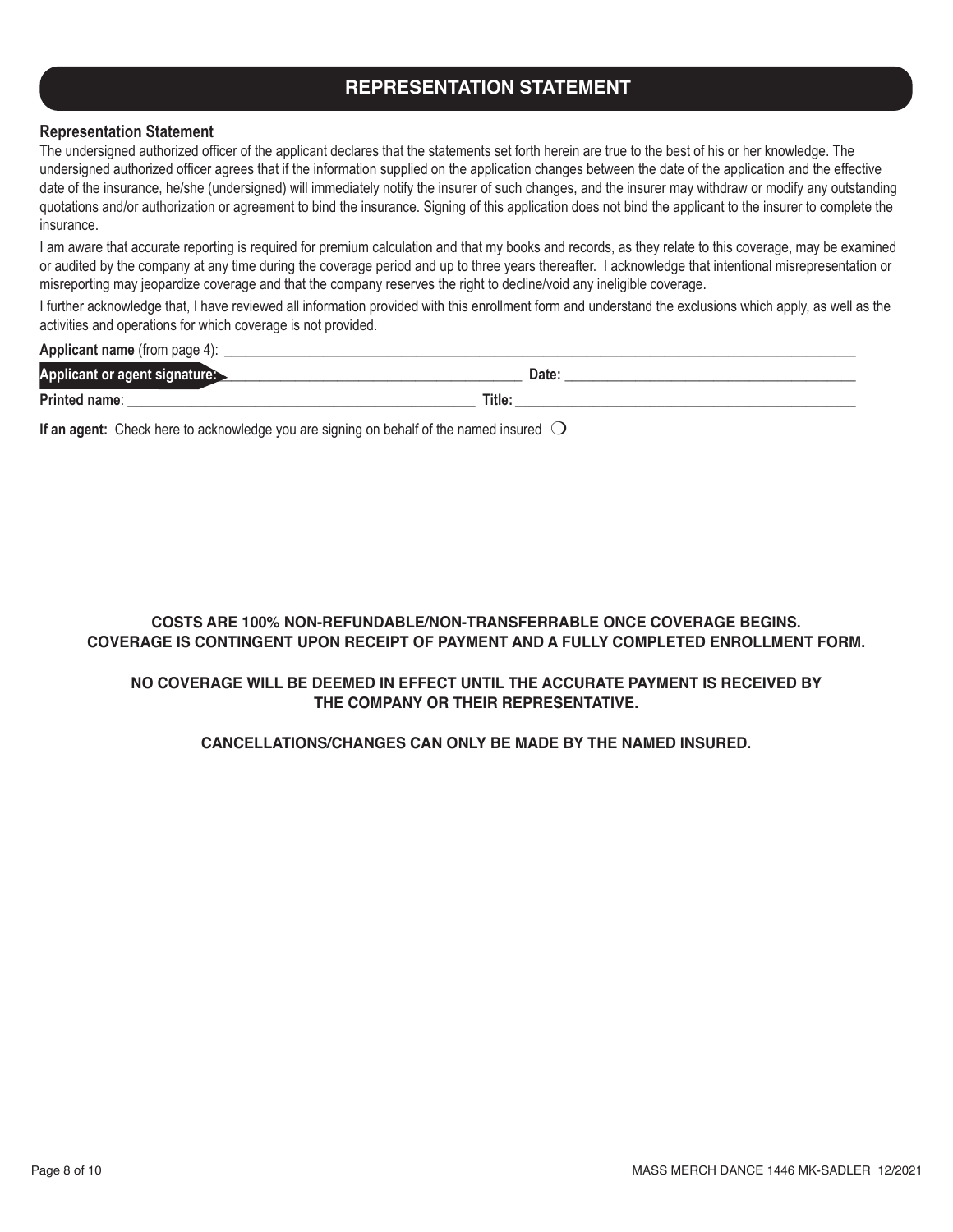## **IMPORTANT INFORMATION. PLEASE READ.**

#### **Fair Credit Report Act Notice**

Personal information about you, including information from a credit or other investigative report, may be collected from persons other than you in connection with this application for insurance and subsequent amendments and renewals. Such information as well as other personal and privileged information collected by us or our agents may in certain circumstances be disclosed to third parties without your authorization. Credit scoring information may be used to help determine either your eligibility for insurance or the premium you will be charged. We may use a third party in connection with the development of your score. You have the right to review your personal information in our files and can request correction of any inaccuracies. A more detailed description of your rights and our practices regarding such information is available upon request. Contact your agent or broker for instructions on how to submit a request to us

#### **Fraud Warning**

**Applicable in AL, AR, DC, LA, MD, NM, RI and WV:** Any person who knowingly (or willfully)\* presents a false or fraudulent claim for payment of a loss or benefit or knowingly (or willfully)\* presents false information in an application for insurance is guilty of a crime and may be subject to fines and confinement in prison. \*Applies in MD only.

**Applicable in CO:** It is unlawful to knowingly provide false, incomplete, or misleading facts or information to an insurance company for the purpose of defrauding or attempting to defraud the company. Penalties may include imprisonment, fines, denial of insurance and civil damages. Any insurance company or agent of an insurance company who knowingly provides false, incomplete, or misleading facts or information to a policyholder or claimant for the purpose of defrauding or attempting to defraud the policyholder or claimant with regard to a settlement or award payable from insurance proceeds shall be reported to the Colorado Division of Insurance within the Department of Regulatory Agencies.

**Applicable in FL and OK:** Any person who knowingly and with intent to injure, defraud, or deceive any insurer files a statement of claim or an application containing any false, incomplete, or misleading information is guilty of a felony (of the third degree)\*. \*Applies in FL only.

**Applicable in KS:** Any person who, knowingly and with intent to defraud, presents, causes to be presented or prepares with knowledge or belief that it will be presented to or by an insurer, purported insurer, broker or any agent thereof, any written, electronic, electronic impulse, facsimile, magnetic, oral, or telephonic communication or statement as part of, or in support of, an application for the issuance of, or the rating of an insurance policy for personal or commercial insurance, or a claim for payment or other benefit pursuant to an insurance policy for commercial or personal insurance which such person knows to contain materially false information concerning any fact material thereto; or conceals, for the purpose of misleading, information concerning any fact material thereto commits a fraudulent insurance act.

**Applicable in KY, NY, OH and PA:** Any person who knowingly and with intent to defraud any insurance company or other person files an application for insurance or statement of claim containing any materially false information or conceals for the purpose of misleading, information concerning any fact material thereto commits a fraudulent insurance act, which is a crime and subjects such person to criminal and civil penalties (not to exceed five thousand dollars and the stated value of the claim for each such violation)\*. \*Applies in NY only.

**Applicable in ME, TN, VA and WA:** It is a crime to knowingly provide false, incomplete or misleading information to an insurance company for the purpose of defrauding the company. Penalties (may)\* include imprisonment, fines and denial of insurance benefits. \*Applies in ME only.

**Applicable in MN:** A person who files a claim with intent to defraud or helps commit a fraud against an insurer is guilty of a crime.

**Applicable in NJ:** Any person who includes any false or misleading information on an application for an insurance policy is subject to criminal and civil penalties.

**Applicable in OR:** Any person who knowingly and with intent to defraud or solicit another to defraud the insurer by submitting an application containing a false statement as to any material fact may be violating state law.

**Applicable in VT:** Any person who knowingly presents a false statement in an application for insurance may be guilty of a criminal offense and subject to penalties under state law.

Applicable in all other states: Any person who knowingly and with intent to defraud any insurance company or other person files an application for insurance or statement of claim containing any materially false information or conceals for the purpose of misleading, information concerning any fact material thereto commits a fraudulent insurance act, which is a crime and subjects such person to criminal and civil penalties.